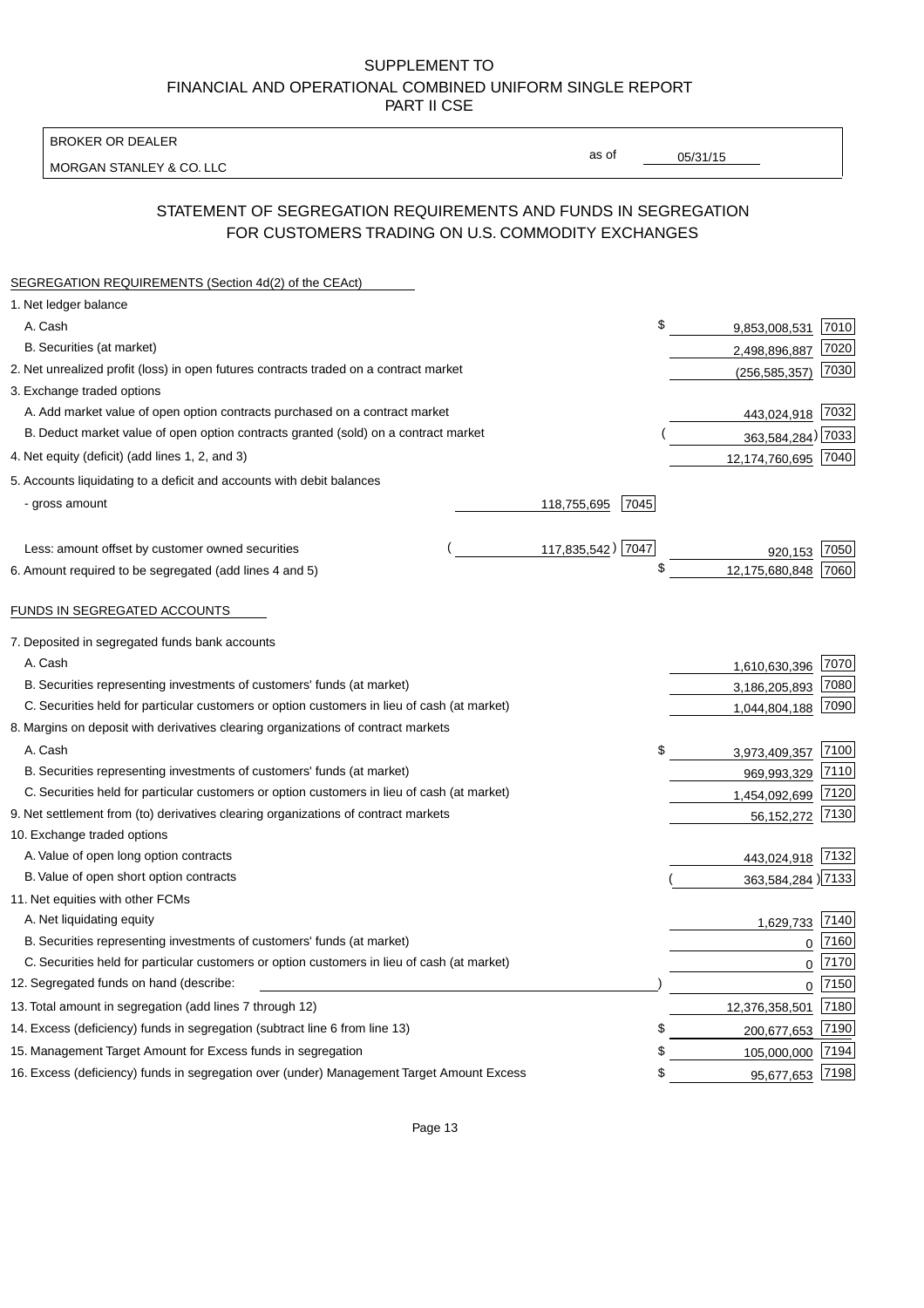| <b>BROKER OR DEALER</b>                                                              | as of                                  |                     |
|--------------------------------------------------------------------------------------|----------------------------------------|---------------------|
| MORGAN STANLEY & CO. LLC                                                             |                                        | 05/31/15            |
| STATEMENT OF SEGREGATION REQUIREMENTS AND FUNDS IN SEGREGATION                       | FOR CUSTOMERS' DEALER OPTIONS ACCOUNTS |                     |
| 1. Amount required to be segregated in accordance<br>with Commission regulation 32.6 | \$                                     | $\frac{0}{2}$  7200 |
| 2. Funds in segregated accounts                                                      |                                        |                     |
| \$<br>A. Cash                                                                        | $ 7210$<br>$\Omega$                    |                     |
| B. Securities (at market)<br>C. Total                                                | 7220<br>$\Omega$                       | 7230                |
| 3. Excess (deficiency) funds in segregation                                          |                                        |                     |
| (subtract line 2.C from line 1)                                                      |                                        | 0 7240              |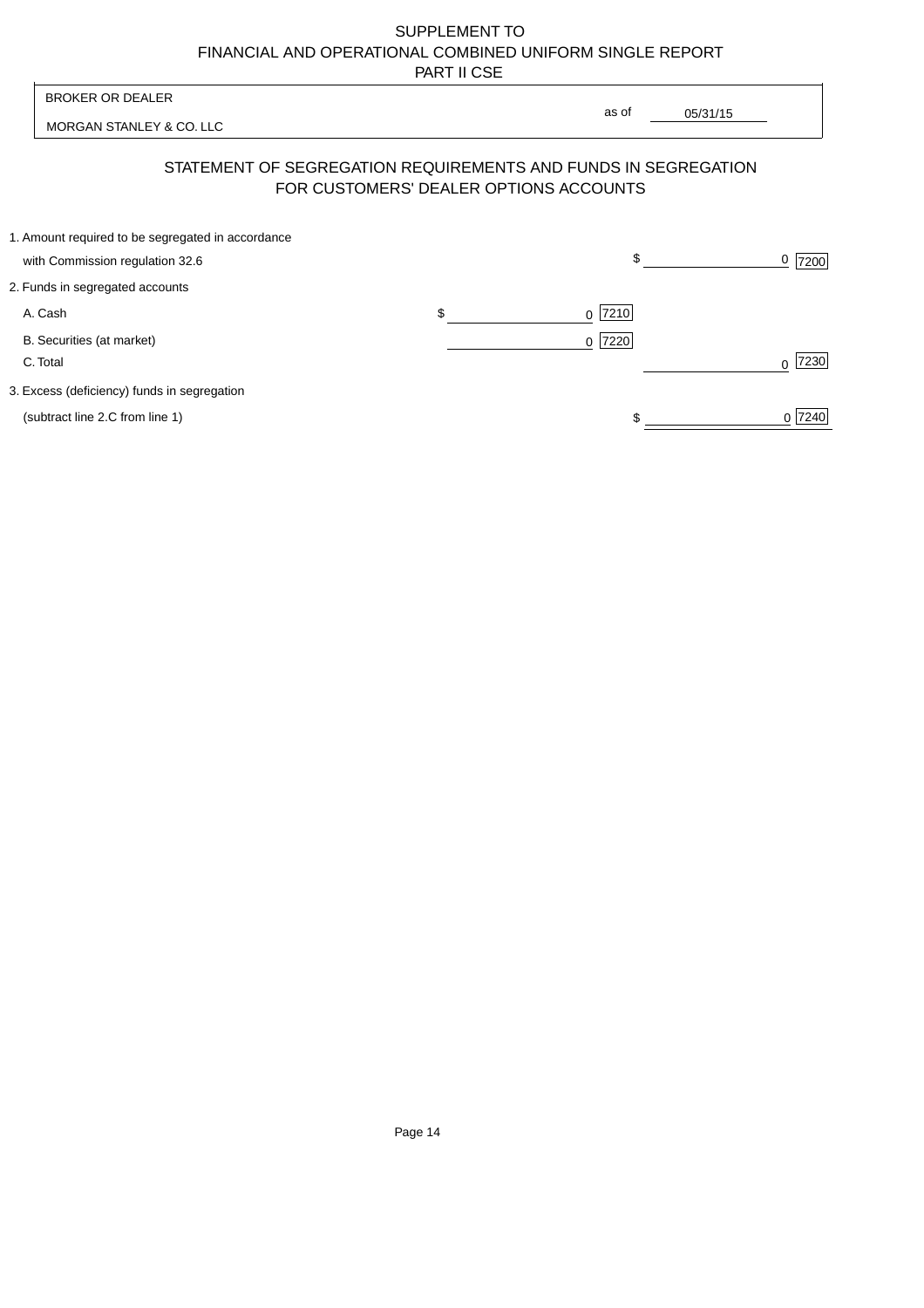PART II CSE

MORGAN STANLEY & CO. LLC and the contract of the contract of the contract of the contract of the contract of the contract of the contract of the contract of the contract of the contract of the contract of the contract of t BROKER OR DEALER

as of

### STATEMENT OF SECURED AMOUNTS AND FUNDS HELD IN SEPARATE ACCOUNTS PURSUANT TO COMMISSION REGULATION 30.7

#### FOREIGN FUTURES AND FOREIGN OPTIONS SECURED AMOUNTS

| Amount required to be set aside pursuant to law, rule or regulation of a foreign government<br>or a rule of a self-regulatory organization authorized thereunder |  |                     | \$         | 0               | 7305 |
|------------------------------------------------------------------------------------------------------------------------------------------------------------------|--|---------------------|------------|-----------------|------|
| 1. Net ledger balance - Foreign Futures and Foreign Option Trading - All Customers                                                                               |  |                     |            |                 |      |
| A. Cash                                                                                                                                                          |  |                     | \$         | 2,199,630,469   | 7315 |
| B. Securities (at market)                                                                                                                                        |  |                     |            | 1,319,594,538   | 7317 |
| 2. Net unrealized profit (loss) in open futures contracts traded on a foreign board of trade                                                                     |  |                     |            | (116, 531, 776) | 7325 |
| 3. Exchange traded options                                                                                                                                       |  |                     |            |                 |      |
| A. Market value of open option contracts purchased on a foreign board of trade                                                                                   |  |                     | 42,674,149 | 7335            |      |
| B. Market value of open contracts granted (sold) on a foreign board of trade                                                                                     |  |                     |            | (19,249,300)    | 7337 |
| 4. Net equity (deficit) (add lines 1.2. and 3.)                                                                                                                  |  |                     | \$.        | 3,426,118,080   | 7345 |
| 5. Accounts liquidating to a deficit and accounts with                                                                                                           |  |                     |            |                 |      |
| debit balances - gross amount                                                                                                                                    |  | 7351<br>156,189,315 |            |                 |      |
| Less: amount offset by customer owned securities                                                                                                                 |  | 154,841,208) 7352   |            | 1,348,107       | 7354 |
| 6. Amount required to be set aside as the secured amount - Net Liquidating Equity Method (add lines 4 and 5)                                                     |  |                     | \$         | 3,427,466,187   | 7355 |
| 7. Greater of amount required to be set aside pursuant to foreign jurisdiction (above) or line 6.                                                                |  |                     | \$         | 3,427,466,187   | 7360 |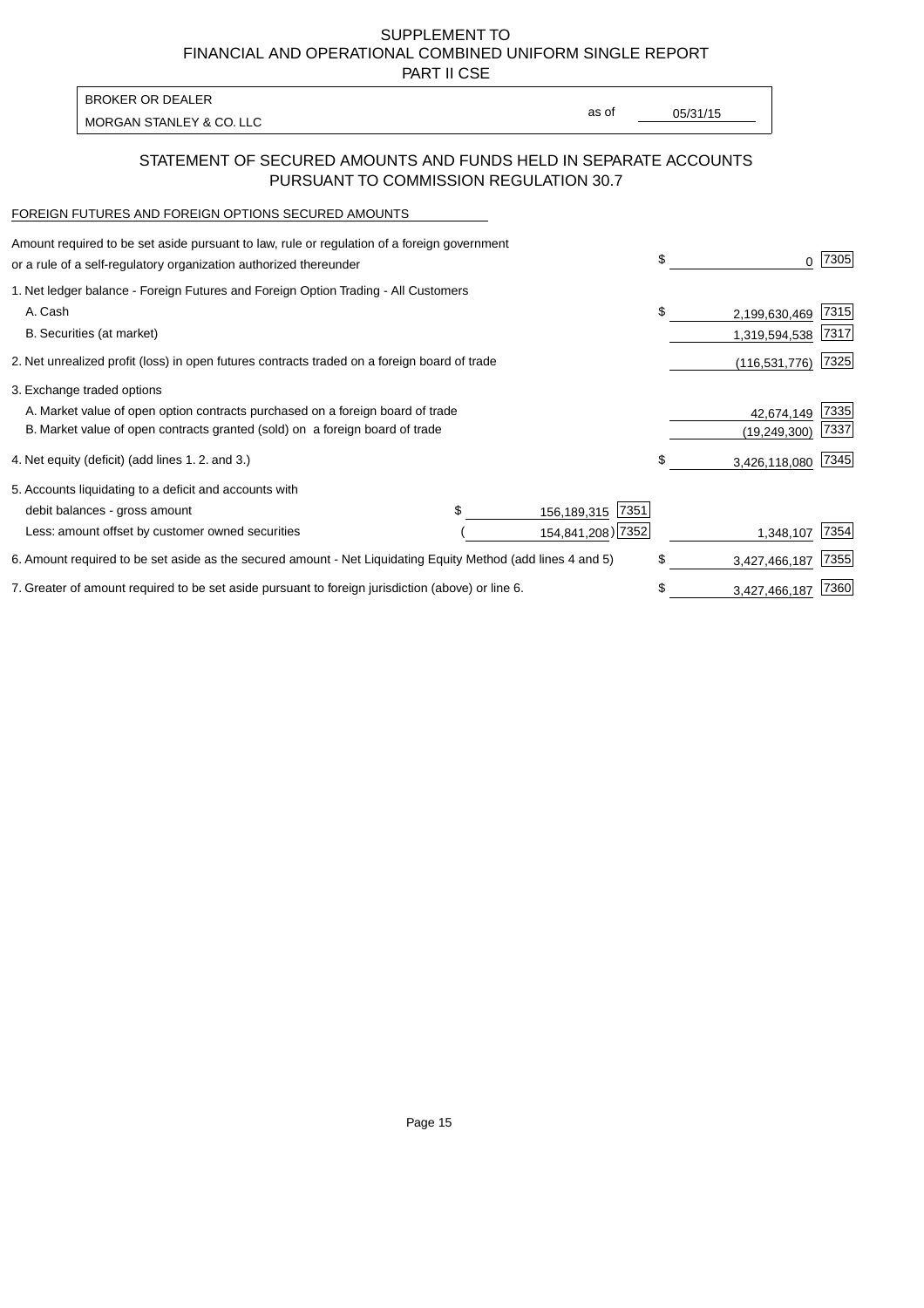BROKER OR DEALER

MORGAN STANLEY & CO. LLC

05/31/15

as of

## STATEMENT OF SECURED AMOUNTS AND FUNDS HELD IN SEPARATE ACCOUNTS PURSUANT TO COMMISSION REGULATION 30.7

### FUNDS DEPOSITED IN SEPARATE REGULATION 30.7 ACCOUNTS

| 1. Cash in banks                                                                                                                         |                                    |                          |
|------------------------------------------------------------------------------------------------------------------------------------------|------------------------------------|--------------------------|
| A. Banks located in the United States                                                                                                    | \$<br>183,010,714 7500             |                          |
| B. Other banks qualified under Regulation 30.7                                                                                           |                                    |                          |
| 7510<br>Name(s):<br>0                                                                                                                    | 233,782,976 7520 \$                | 416,793,690 7530         |
| 2. Securities                                                                                                                            |                                    |                          |
| A. In safekeeping with banks located in the United States                                                                                | \$<br>731,992,004 7540             |                          |
| B. In safekeeping with other banks qualified under Regulation 30.7                                                                       |                                    |                          |
| 7550<br>Name(s):<br>0                                                                                                                    | $0$ 7560                           | 731,992,004 7570         |
| 3. Equities with registered futures commission merchants                                                                                 |                                    |                          |
| A. Cash                                                                                                                                  | \$<br>$0$ 7580                     |                          |
| <b>B.</b> Securities                                                                                                                     | $0$ 7590                           |                          |
| C. Unrealized gain (loss) on open futures contracts                                                                                      | $0$ 7600                           |                          |
| D. Value of long option contracts                                                                                                        | $0$ 7610                           |                          |
| E. Value of short option contracts                                                                                                       | $0$ ) 7615                         | 0 7620                   |
| 4. Amounts held by clearing organizations of foreign boards of trade                                                                     |                                    |                          |
| <u> 1989 - Johann Barn, mars eta bat erroman erroman erroman erroman erroman erroman erroman erroman erroman err</u><br>7630<br>Name(s): |                                    |                          |
| A. Cash                                                                                                                                  | \$<br>0 7640                       |                          |
| <b>B.</b> Securities                                                                                                                     | $0$ 7650                           |                          |
| C. Amount due to (from) clearing organizations - daily variation                                                                         | $0$ 7660                           |                          |
| D. Value of long option contracts                                                                                                        | $0^{7670}$                         |                          |
| E. Value of short option contracts                                                                                                       | $_0$ ) 7675                        | 0 7680                   |
| 5. Amounts held by members of foreign boards of trade                                                                                    |                                    |                          |
| 7690<br>Name(s):<br>0                                                                                                                    |                                    |                          |
| A. Cash                                                                                                                                  | \$<br>2,000,810,285 7700           |                          |
| <b>B.</b> Securities                                                                                                                     | 587,602,534 7710                   |                          |
| C. Unrealized gain (loss) on open futures contracts                                                                                      | (116,532,701) 7720                 |                          |
| D. Value of long option contracts                                                                                                        | 42,674,149 7730                    |                          |
| E. Value of short option contracts                                                                                                       | $(19,249,300)$ <sup>)</sup> [7735] | 2,495,304,967 7740       |
| 6. Amounts with other depositories designated by a foreign board of trade                                                                |                                    |                          |
| 7750<br>Name(s):<br>0                                                                                                                    |                                    | 0 7760                   |
|                                                                                                                                          |                                    | 0 7765                   |
| 8. Total funds in separate section 30.7 accounts                                                                                         |                                    | \$<br>3,644,090,661 7770 |
| 9. Excess (deficiency) set Aside Funds for Secured Amount (subtract Line 7 Secured                                                       |                                    |                          |
| Statement page 15 from Line 8)                                                                                                           |                                    | \$<br>216,624,474 7380   |
| 10. Management Target Amount for Excess funds in separate section 30.7 accounts                                                          |                                    | 105,000,000 7780<br>\$   |
| 11. Excess (deficiency) funds in separate 30.7 accounts over (under) Management Target                                                   |                                    | 111,624,474 7785<br>\$   |